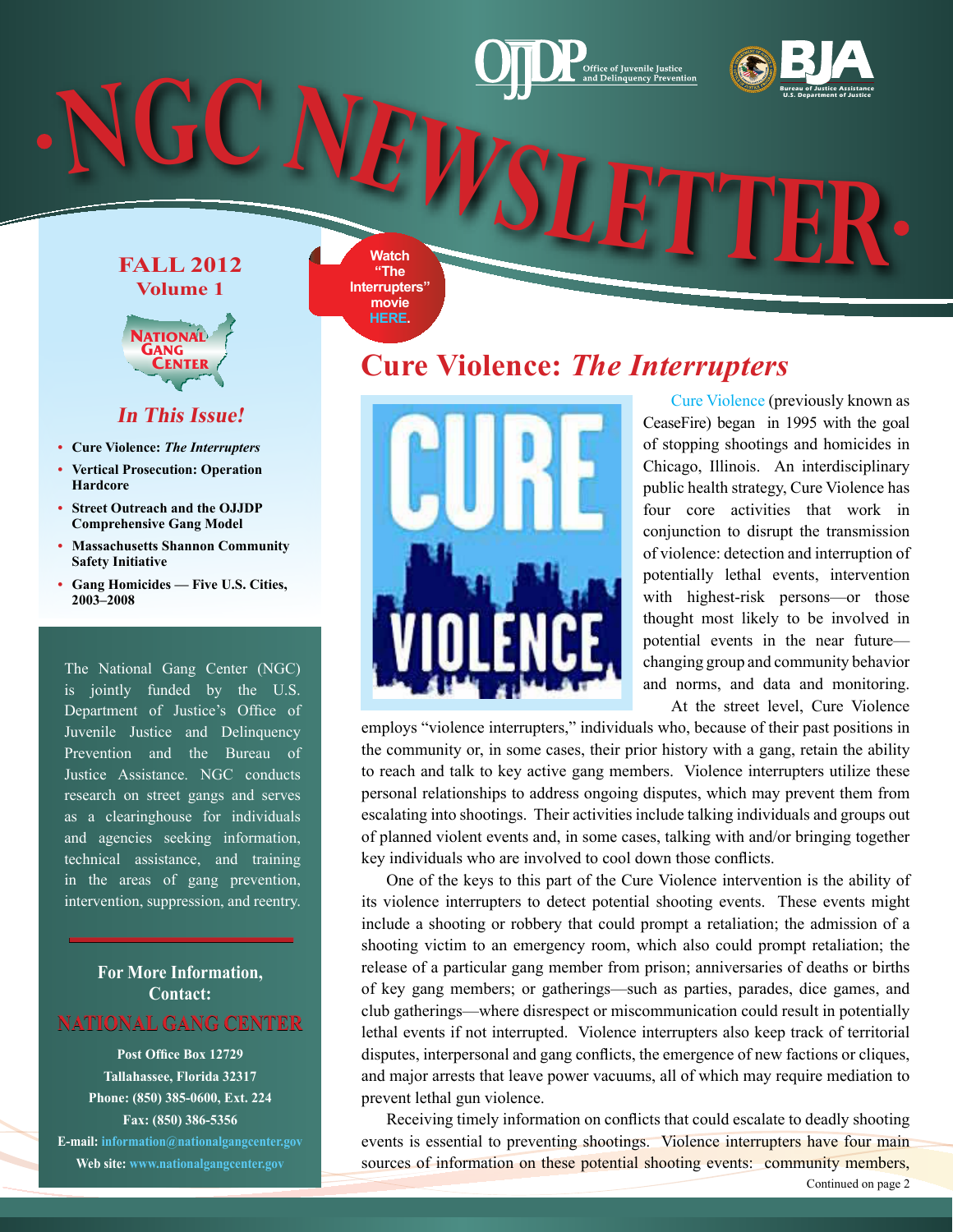#### **Vertical Prosecution: Operation Hardcore**



In 1979, with support from the federal government, the Los Angeles District Attorney's Office established a specialized prosecution unit devoted to violent gang crimes: Operation Hardcore (now known as the Hardcore Gang Investigations Unit). Prosecutors handled only gangrelated cases, and their caseloads were reduced. Cases were handled vertically, or on a continuous basis, by prosecutors, and additional investigative support was provided (e.g., funds for witness relocation). Los Angeles provides a unique context to understand how one of the largest district attorney's offices in the United States tackled a growing and increasingly violent gang problem. Little is known about the effectiveness of specialized gang prosecution units in the United States.

In a study published in 2011, [http://](http://cjp.sagepub.com/content/22/1/3.abstract) [cjp.sagepub.com/content/22/1/3.abstract,](http://cjp.sagepub.com/content/22/1/3.abstract)  Pyrooz and colleagues reanalyzed data collected by Judith Dahmann (1982) in her original report, which showed that with vertical prosecution, Operation Hardcore produced more convictions and a higher rate of state prison commitments. Based on 614 murder cases forwarded to the District Attorney's office for charging decisions between 1976 and 1980, the research team focused on the offender, the victim, and incident factors associated with case rejection. In a more rigorous analysis than was used in the original study, it examined whether Operation Hardcore was effective in moving cases forward.

Cases prosecuted by Operation Hardcore were less likely to be rejected; i.e., gangrelated homicide cases prosecuted by the specialized unit were more likely to advance to the next stage of adjudication. A case prosecuted by Operation Hardcore had a 22 percent chance of rejection, compared with a 51 percent chance if not. (2) The more victims, the less chance the case would be rejected, dropping from 64 percent for one victim, 27 percent for two victims, 7 percent for three victims, and 2 percent for four victims. These findings were observed after taking into account a number of factors specific to the suspect, the victim, and homicide(s).

The authors concluded that Operation Hardcore was an effective prosecutorial strategy. During a period of dynamic change and an increasingly violent gang landscape, the Los Angeles District Attorney's Office was able to effectively lessen one of the many obstacles in ensuring justice for victims of gang-related homicides and increasing public safety—prosecutorial charging decisions. In smaller district attorney's offices where the number of gang cases precludes vertical prosecution, at least one attorney should be assigned as the gang expert, one who is familiar with the history, culture, and rivalries of gangs in his respective jurisdiction. This prosecutor could act not only in concert with police gang intelligence but also as a liaison to attorneys prosecuting challenging gangrelated cases.

#### **Cure Violence cont.**

Continued from front page

local police agencies, high-risk individuals involved in the conflict, and hospital emergency rooms where shooting victims are treated and where friends of the victims often gather with plans of retaliation.

The actual mediations occur in a number of ways. Violence mediators may talk over the phone or one-on-one with key players or influentials, host small group sit-downs or peacekeeping sessions, foster diplomacy between groups, or bring in a respected third party to dissuade further violence and/ or negotiate conflicts. Once the key individuals have been approached or convened, violence interrupters employ a variety of different strategies to diffuse the situation, including creating cognitive dissonance by demonstrating contradictory thinking; changing the understanding of the situation to one which does not require violence; allowing parties to air their grievances; dispelling any misunderstandings; conveying the true costs of using violence; buying time to let emotions cool; and seeking out individuals who can use their influence to further assist in cooling down the situation with a potential shooter.



Two key findings were identified: (1)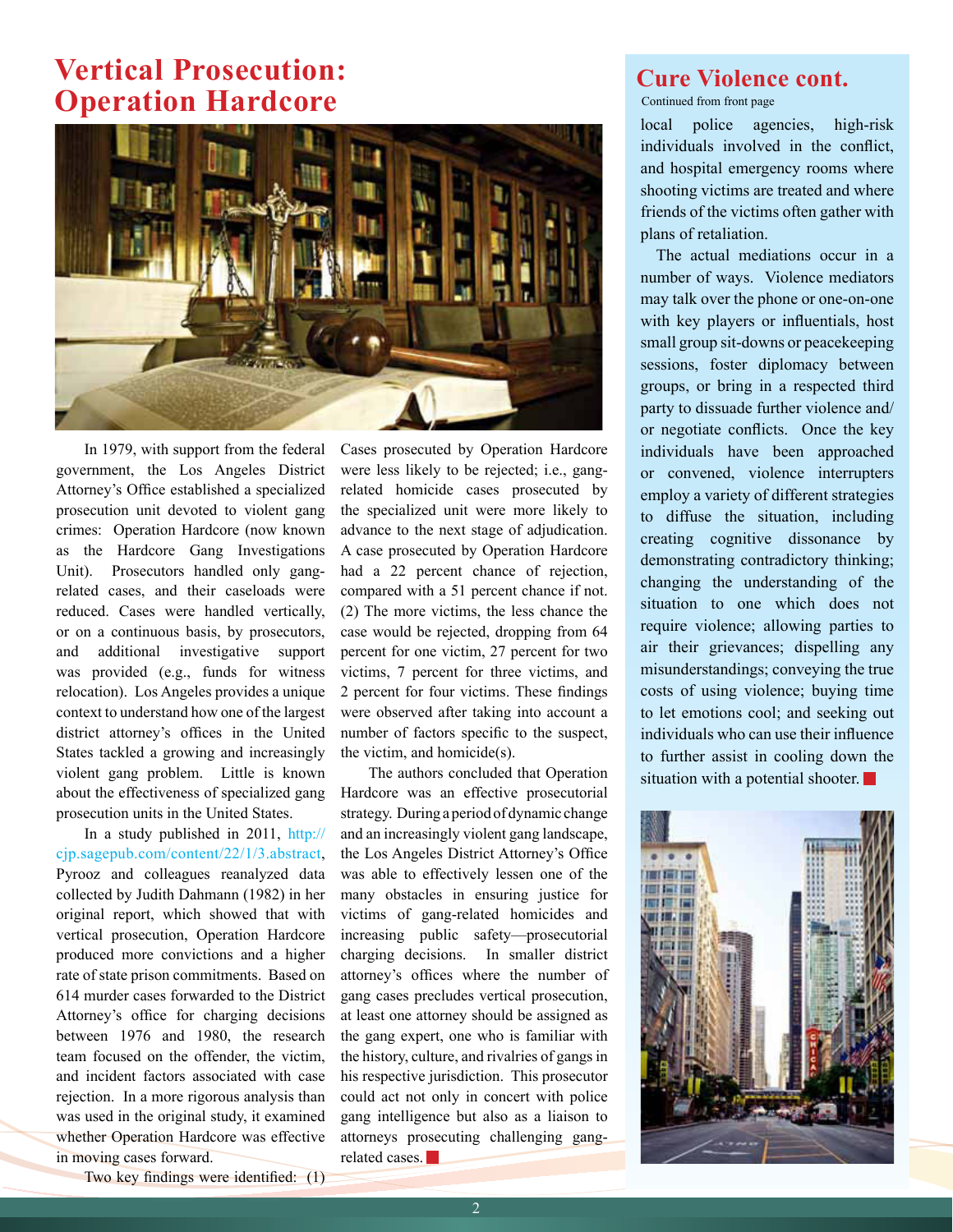#### **Street Outreach and the OJJDP Comprehensive Gang Model**



The National Gang Center recently published a bulletin titled "Street Outreach and the OJJDP Comprehensive Gang Model." The article provides an overview of best practices obtained from practitioners in communities with experience in planning and implementing street outreach activities in the context of the Model.

Click the URL below to download the bulletin:

http://www.nationalgangcenter.gov/ [Content/Documents/Street-Outreach-](http://www.nationalgangcenter.gov/Content/Documents/Street-Outreach-Comprehensive-Gang-Model.pdf)Comprehensive-Gang-Model.pdf



### **Massachusetts Shannon Community Safety Initiative**



Named after deceased Massachusetts Senator Charles E. Shannon, Jr., the Shannon Community Safety Initiative (SCSI) was first funded in 2006 by the Massachusetts legislature to implement the Office of Juvenile Justice and Delinquency Prevention Comprehensive Gang Prevention, Intervention, and Suppression Model statewide. Grantees were required to have a population of at least 100,000; have high levels of youth violence and gang problems; and agree to promote regionalization of services where possible, commit to coordinated prevention and intervention strategies, and develop a comprehensive plan to work with multidisciplinary partners. Initially, 15 sites were funded, encompassing 37 communities. In the fourth year, funding was expanded to 17 sites, composed of 41 municipalities. A complete description of the initiative, along with several useful reports and other resources, can be found at: http:// [www.mass.gov/eopss/funding-and](http://www.mass.gov/eopss/funding-and-training/justice-and-prev/grants/shannon-csi/)training/justice-and-prev/grants/ shannon-csi/.

Awards have totaled more than \$40 million to date. The number of partner agencies varies by site but typically includes faith-based organizations, government agencies, arts and recreation-based programs, and local police departments. Research partners assist sites with data analysis, identification of best-practice programs, and recommendations to improve partner programs.

Social intervention services, such as street outreach, educational support activities, anti-gang education programs, and after-school and weekend enrichment programs, are the most frequently implemented strategies across the sites. Among the most frequently supported opportunities provision strategies are job skills development programs, employment referral programs, and a large number of employment opportunities, including both summer jobs and year-round employment. The third most common strategy is suppression (e.g., directed "hot spot" patrols targeting gang members or gang neighborhoods; joint investigations federal, state, and local or multiplecommunity).

A state-funded evaluation noted the importance of establishing a steering committee and found increased collaboration between service providers and police over time. By the third year, 60 percent of service providers had significantly increased their collaboration with police. One-quarter or more of service providers reported a significant increase in the number of referrals they received from law enforcement (37 percent) and the schools (33 percent) since the beginning of the SCSI. A book more completely describing the SCSI was published earlier this year [Gebo, E., and Bond, B. J. (2012). Looking Beyond Suppression: Community Strategies to Reduce Gang Violence. Lanham, Maryland: Lexington Books].